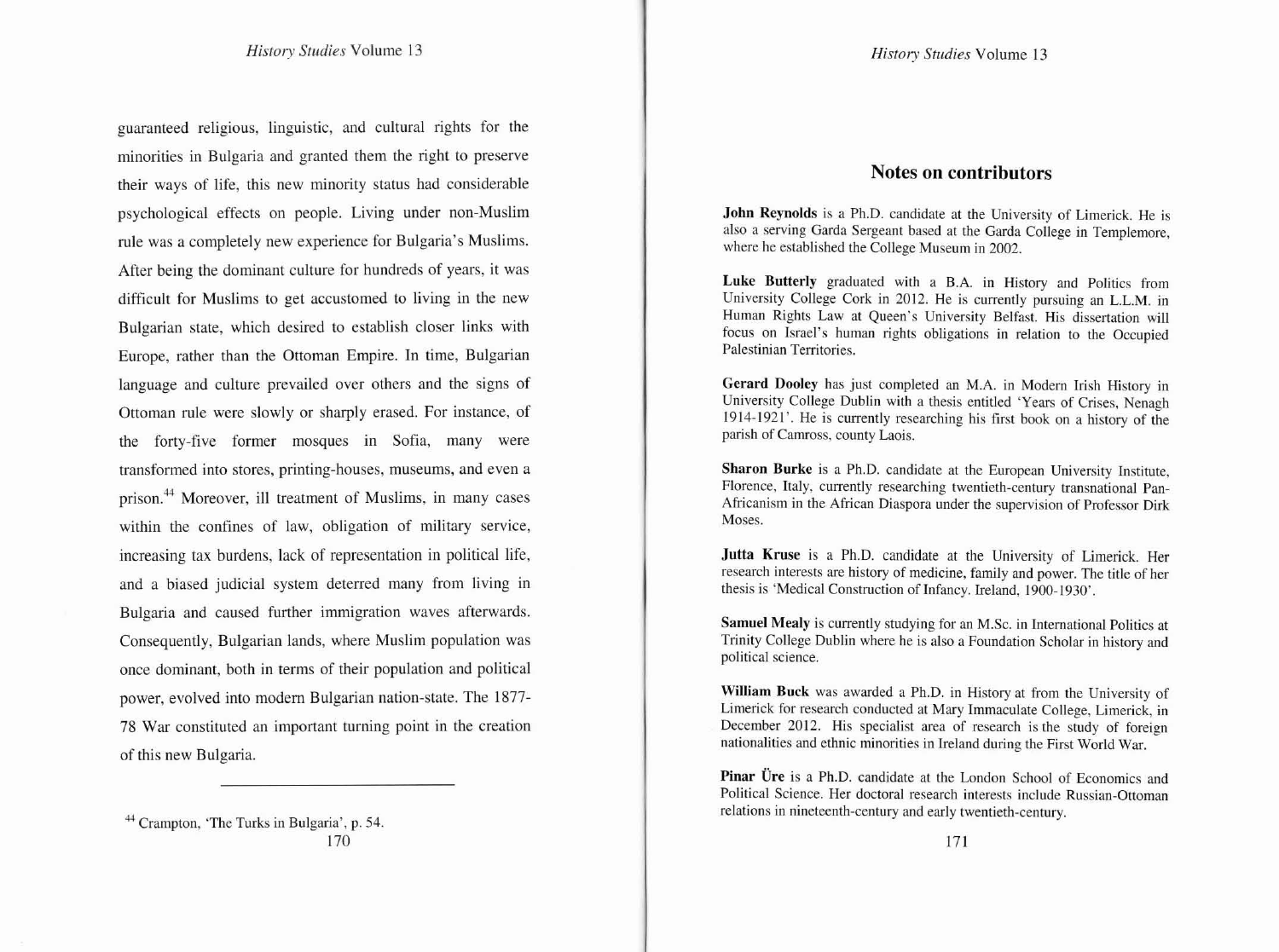*History Studies* Volume 13

## **Call for Papers**

## *History Studies*

**University of Limerick** History Society Journal

**The editors of** *History Studies* **invite the submission of papers for** inclusion in volume 14,2013.

*HislOlY Studies* **is the journal of the University of Limerick History** Society and is jointly produced with the Department of History, University of Limerick. The journal is refereed by a panel of **distinguished historians and is an established periodical in the field** of historical scholarship.

**Papers can focus on any aspect of history and should be no more** than 5,000 words in length. Papers should be posted as an **attachment to the ernail address below. For details in relation <sup>10</sup> style sheet for submissions please contact the editors.**

Closing date for submission is 30 June 2013

The Editors, **History Studies, email: hislory.studies@ul.ie website: www.ul.ie/historystudies**